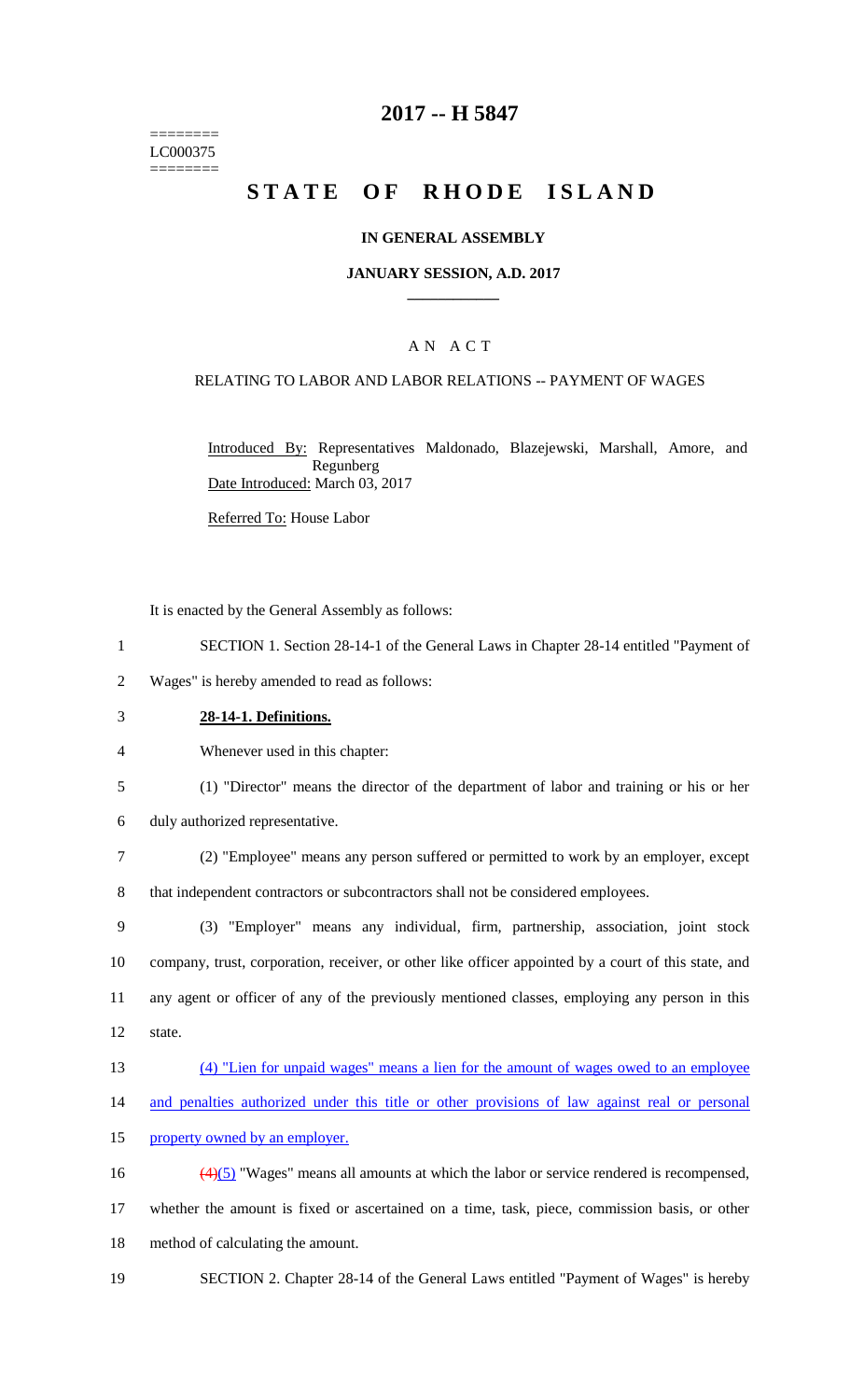amended by adding thereto the following sections: **28-14-32. Lien for unpaid wages.** When an employer fails or refuses to make wage payments as prescribed by law or 4 agreement between the parties, the employee who has performed the service may establish a lien for unpaid wages. **28-14-33. Prerequisites for a lien for unpaid wages.** To establish a lien for unpaid wages under §28-14-35, an employee shall first provide to the employer personally or by prepaid registered or certified mail, in either case return receipt requested, a written wage lien notice that: 10 (1) States the amount due to the employee for the service; and (2) Contains a general description of the property to be charged with the lien for unpaid wages sufficient for identification. **28-14-34. Challenging a lien for unpaid wages.** 14 (a) An employer may dispute a lien for unpaid wages by filing in the superior court for 15 the county in which the employee's services were rendered, within thirty (30) days after receipt of 16 such notice as described in §28-14-33, a complaint that contains: (1) The name of the employer that owes the employee the wages and the name of the 18 employee to whom the wages are owed; (2) A copy of the notice that was provided to the employer pursuant to §28-14-32; 20 (3) A statement of any defense to the lien for unpaid wages; and (4) An affidavit containing a statement of facts in support of defenses raised. 22 (b) The employer or employee may request an evidentiary hearing. (c) If an employer files a complaint, the court shall establish a temporary lien on the 24 identified property and determine, within thirty (30) days of the filing of the complaint, whether to issue an order establishing a lien for unpaid wages as described in §28-14-35 based upon the preponderance of the evidence. (d) If the court issues an order establishing a lien for unpaid wages, the employee shall be 28 entitled to court costs and reasonable attorney's fees. (e) If the court determines the effort to establish a lien for unpaid wages to have been frivolous, made in bad faith, or with the purpose of harassing the employer, the court may, in its discretion, award court costs and reasonable attorney's fees to the employer. **28-14-35. Establishing a lien for unpaid wages.** (a) If no complaint is filed disputing a lien for unpaid wages, such lien is established 34 thirty (30) days after service of notice as described in §28-14-32.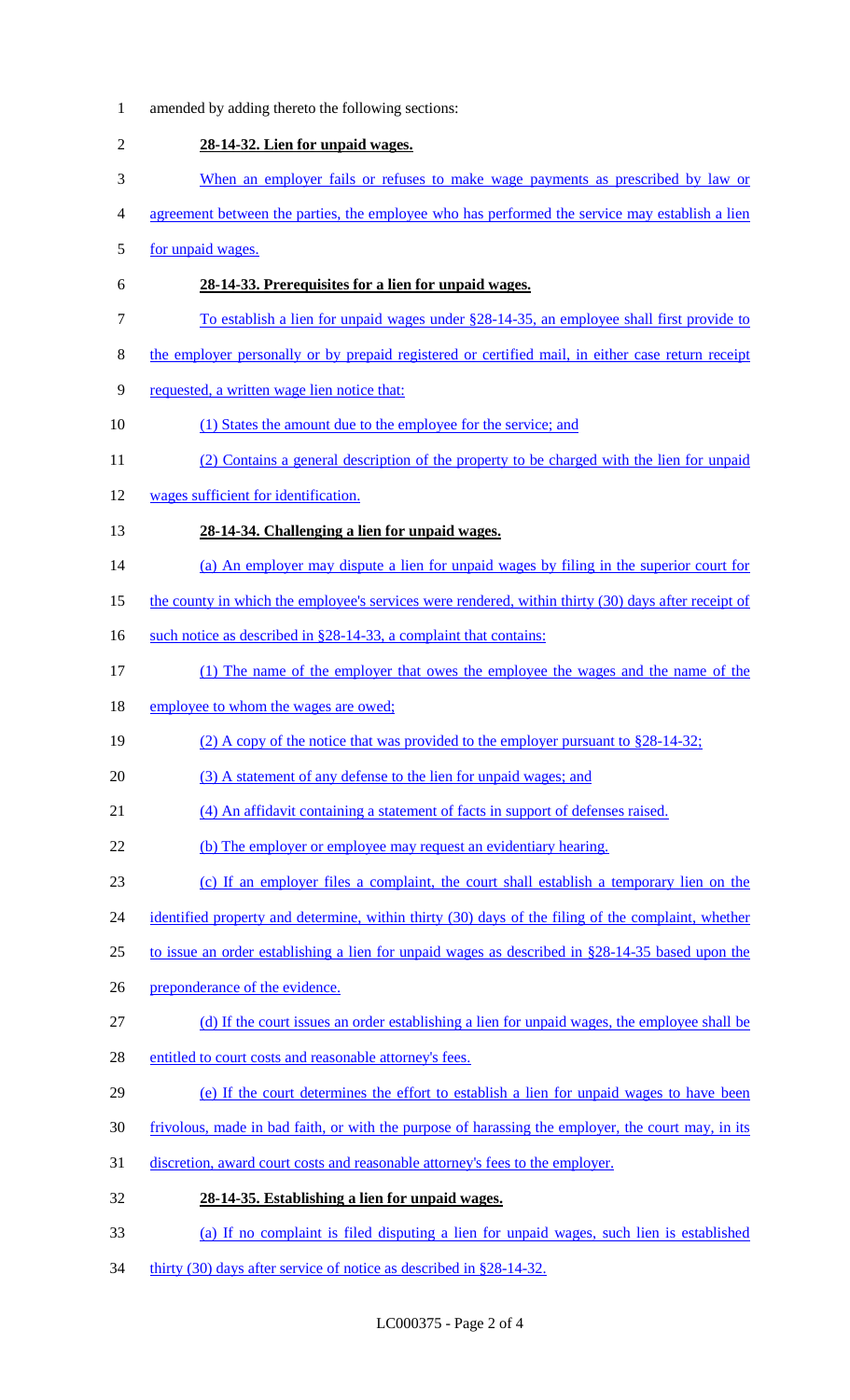- (b) If a complaint is filed disputing the lien for unpaid wages, such lien is established pursuant to an order of the superior court establishing the lien. **28-14-36. Recordation of lien for unpaid wages.** (a) If the employer fails to file a timely complaint disputing the notice of a wage lien, or 5 if the superior court orders the establishment of a lien for unpaid wages, the employee may record 6 the lien for unpaid wages by filing wage lien notice, described in  $§28-14-32$ , in the land evidence 7 records in the city or town in which the services were rendered within one-hundred eighty (180) days after the lien for unpaid wages is established. (b) A lien for unpaid wages filed under this section shall be considered a secured claim that has priority for the date of delivery of the wage lien notice. **28-14-37. Satisfaction of a lien for unpaid wages.** If payment is made for the amount of wages and penalties claimed in the wage lien notice 13 or order of the superior court establishing the lien for unpaid wages, the recorded lien shall be released. **28-14-38. Enforcement of a lien for unpaid wages.** (a) A lien for unpaid wages shall be enforced in the same manner as any other judgment under state law. (b) An action to enforce a lien for unpaid wages shall be brought within ten (10) years of 19 the date of filing of the lien notice. **28-14-39. Contract provisions in contravention of this section void.** Any provision of an employment contract that violates this section is void as against 22 public policy of the state. **28-14-40. Director initiated for unpaid wages.**
- 24 In addition to the foregoing provisions, the director may seek to establish a lien for
- unpaid wages on behalf of an employee.
- SECTION 3. This act shall take effect upon passage.

======== LC000375 ========